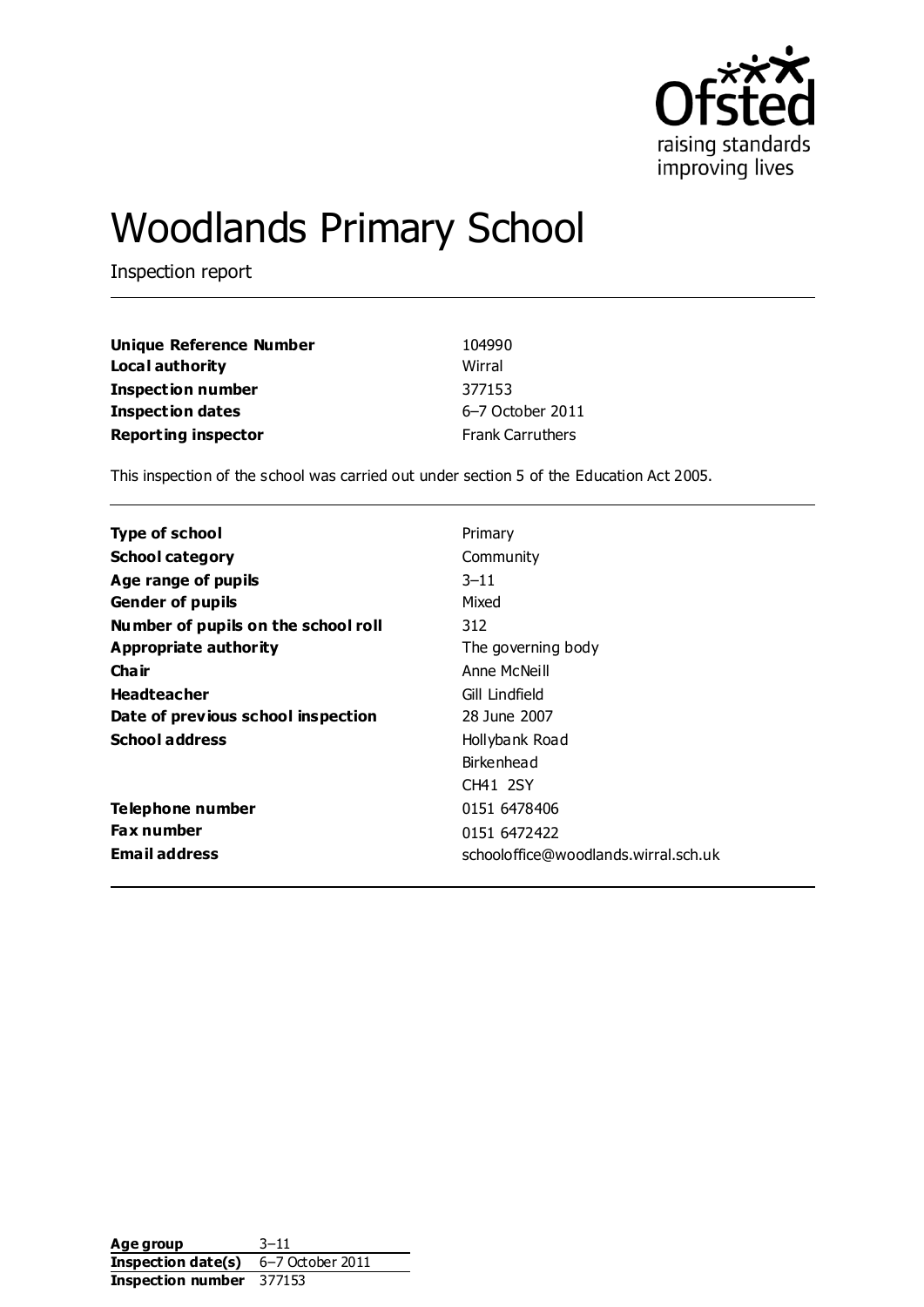The Office for Standards in Education, Children's Services and Skills (Ofsted) regulates and inspects to achieve excellence in the care of children and young people, and in education and skills for learners of all ages. It regulates and inspects childcare and children's social care, and inspects the Children and Family Court Advisory Support Service (Cafcass), schools, colleges, initial teacher training, work-based learning and skills training, adult and community learning, and education and training in prisons and other secure establishments. It rates council children's services, and inspects services for looked after children, safeguarding and child protection.

Further copies of this report are obtainable from the school. Under the Education Act 2005, the school must provide a copy of this report free of charge to certain categories of people. A charge not exceeding the full cost of reproduction may be made for any other copies supplied.

If you would like a copy of this document in a different format, such as large print or Braille, please telephone 0300 123 4234, or email [enquiries@ofsted.gov.uk](mailto:enquiries@ofsted.gov.uk)

You may copy all or parts of this document for non-commercial purposes, as long as you give details of the source and date of publication and do not alter the information in any way.

To receive regular email alerts about new publications, including survey reports and school inspection reports, please visit our website and go to 'Subscribe'.

Piccadilly Gate Store Street Manchester M1 2WD

T: 0300 123 4234 Textphone: 0161 618 8524 [enquiries@ofsted.gov.uk](mailto:enquiries@ofsted.gov.uk) [www.ofsted.gov.uk](http://www.ofsted.gov.uk/)



© Crown copyright 2011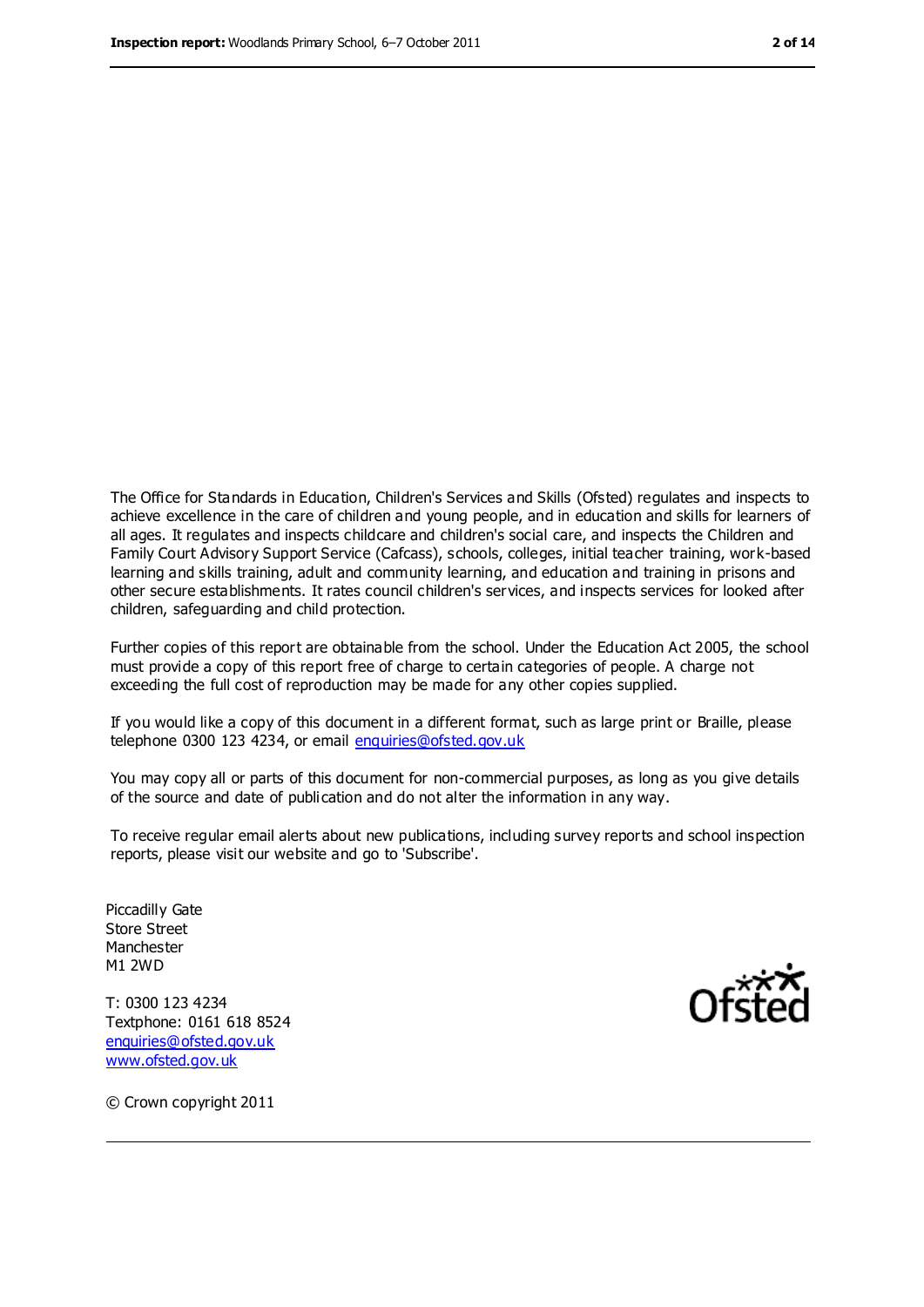# **Introduction**

This inspection was carried out by three additional inspectors. Eighteen lessons or parts of lessons were observed involving 13 teachers. Meetings were held with pupils, staff, the Chair of the Governing Body and several parents and carers. Inspectors observed the school's work, and looked at pupils' books, school assessments, planning and school policies, including those concerning the safeguarding of pupils. The team analysed 89 questionnaires returned by parents or carers, and also those returned by staff and Key Stage 2 pupils.

The inspection team reviewed many aspects of the school's work. It looked in detail at a number of key areas.

- How well children in the Early Years Foundation Stage are doing and what their attainment is like as they move into Year 1.
- What achievement is like in Key Stage 1.
- Why are the standards that pupils attain in English are lower than in mathematics in Key Stage 2?
- How effective the school's leadership has been in promoting community cohesion.

## **Information about the school**

This is larger than the average-sized primary school. A large majority of pupils is White British. Just under one third of pupils speak English as an additional language. Most of these have Bengali as their home language. The proportion of pupils known to be eligible for free school meals is well above average. Approximately one third of pupils has special educational needs and/or disabilities and this figure is above average. The school runs before- and after-school clubs that are part of this inspection. The school's many awards include The Basic Skills Quality Mark, The International Schools' Award, the Northwest Inclusion Award and Healthy Schools status.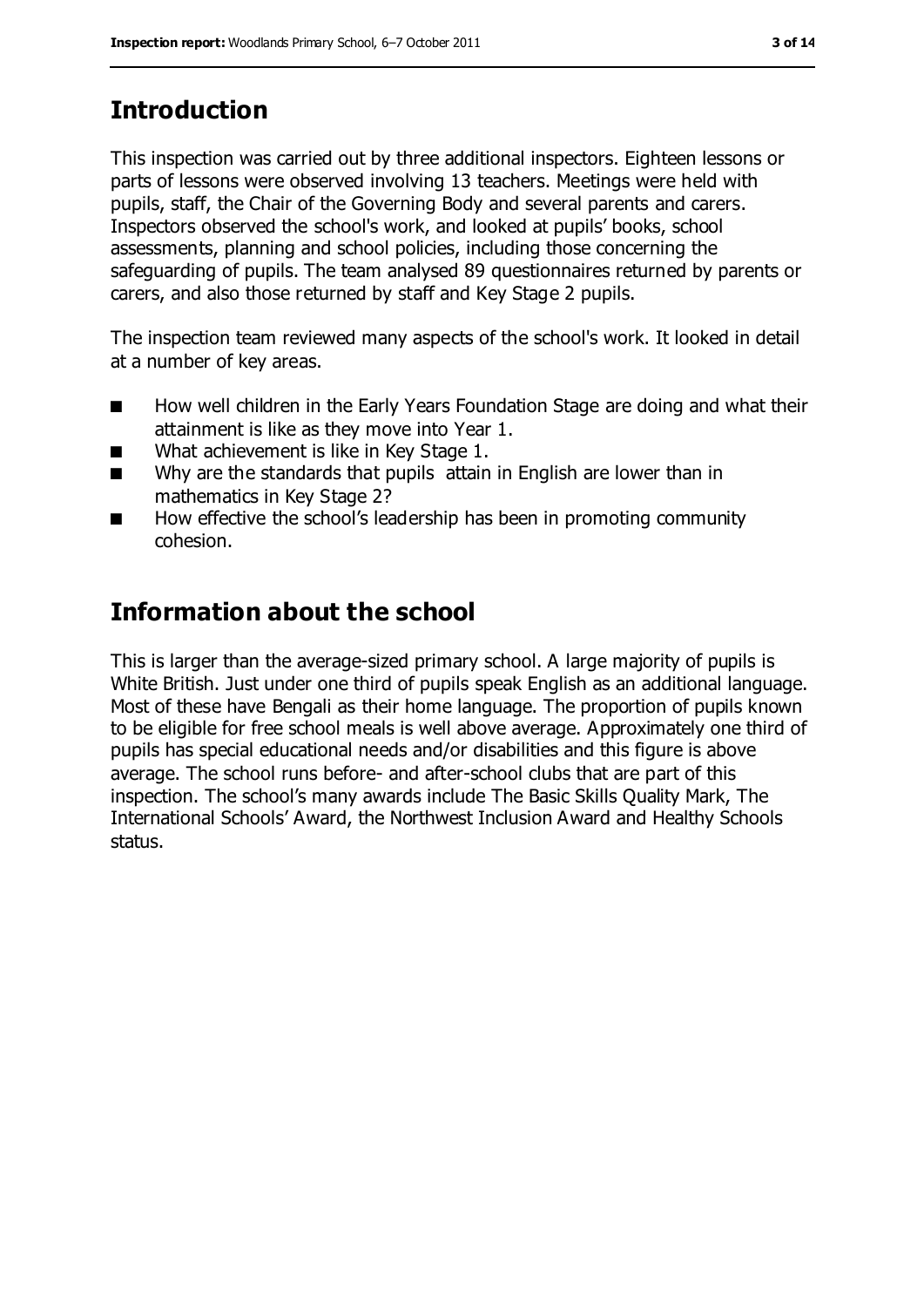**Inspection grades: 1 is outstanding, 2 is good, 3 is satisfactory and 4 is inadequate** Please turn to the glossary for a description of the grades and inspection terms

# **Inspection judgements**

| Overall effectiveness: how good is the school?  | $\overline{\mathbf{2}}$    |
|-------------------------------------------------|----------------------------|
| The school's capacity for sustained improvement | $\overline{\phantom{a}}$ 2 |

#### **Main findings**

The school provides a good education for pupils. Standards are broadly average at the end of Year 6 and this constitutes good progress for pupils given the low starting points of many when they join the Nursery classes. A trend in recent years has been for standards in mathematics in Year 6 to be above average, which is higher than in English. The school has introduced measures to close this gap that are beginning to make a difference, although their full impact has not yet been assessed. Pupils who speak English as an additional language make good progress owing to the effective support they receive. Pupils with special educational needs and/or disabilities frequently make excellent progress. Outstanding elements of the provision are the curriculum and care, guidance and support.

Children in the Early Years Foundation Stage get off to a good start owing to good teaching. Across Key Stages 1 and 2, the large majority of teaching is good. Generally, teachers assess pupils' progress well and use it to group pupils according to their level of attainment effectively. The quality of marking in Key Stage 2 is very good in some classes but inconsistent in others. The curriculum is extremely well tailored to the needs of pupils with an emphasis on respecting the rights of others and global awareness as well as providing excellent support for pupils with special educational needs and/or disabilities. The high quality of care, guidance and support is much appreciated by pupils and their parents and carers. The school consistently makes extra efforts to help those pupils whose circumstances may make them vulnerable or those new to the local community. As a result, the school is a very harmonious place for pupils to experience. Relationships and behaviour are good and levels of attendance are average and rising. Pupils' contribution to the school and wider community is outstanding.

All aspects of leadership and management are good and some features are outstanding. The school's links with parents and carers are excellent and staff are highly effective in reaching out to provide support. The school is highly successful in promoting equal opportunity for all and its impact on supporting positive relationships among the local community and with schools beyond is excellent. The headteacher and strong senior leadership team drive forward improvement well. The governing body makes a good contribution to decision-making and challenges the senior leadership team well. All aspects of school self-evaluation are good, for instance the rigorous analysis of pupils' performance. Since the previous full inspection, the school has maintained its overall quality and improved provision and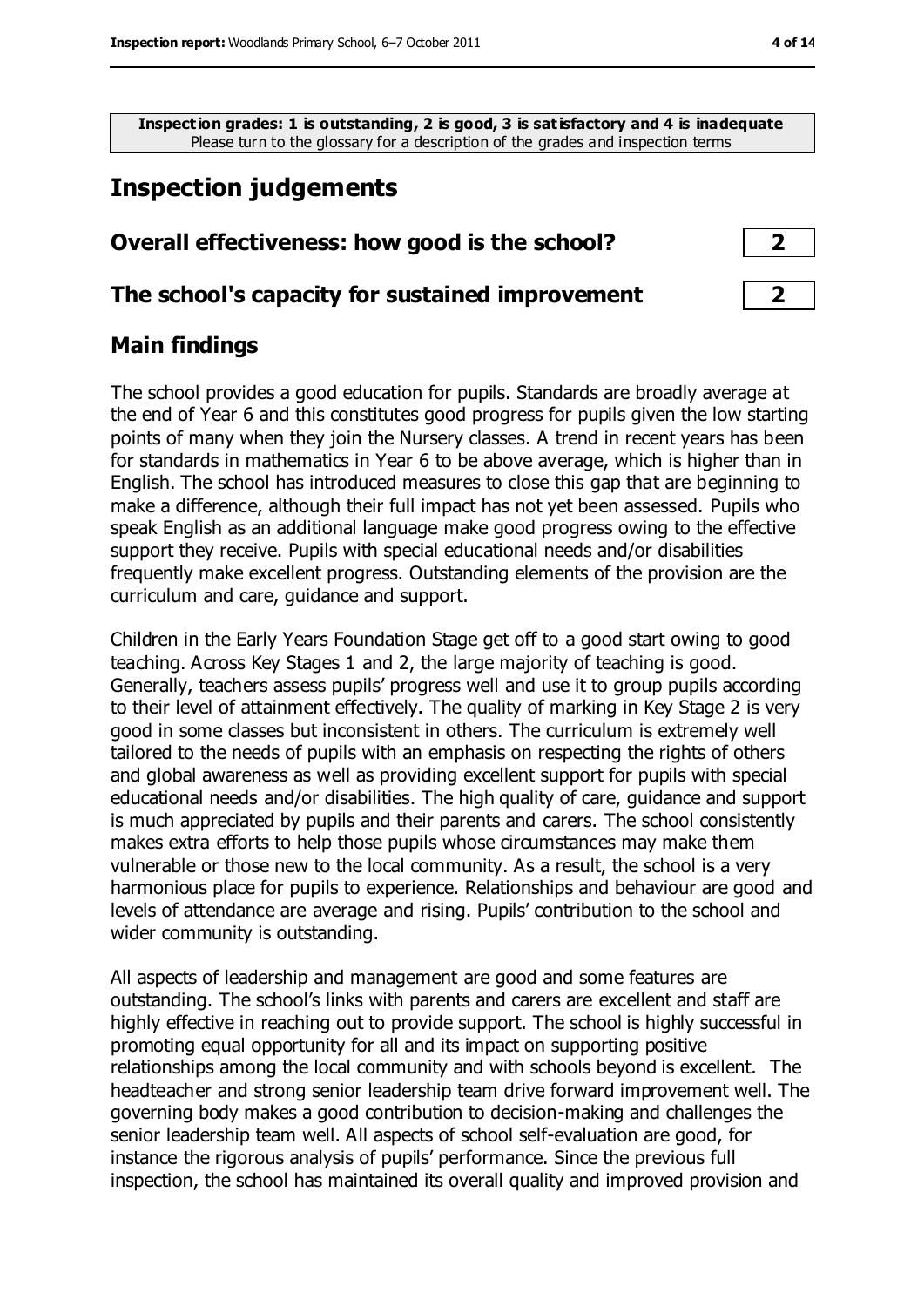leadership and management. Consequently, the school has good capacity for sustained improvement.

#### **What does the school need to do to improve further?**

- Accelerate the drive to raise standards in English to match those in mathematics by:
	- monitoring and evaluating the effectiveness of recent strategies the school has introduced to promote pupils' skills of reading and writing.
- Take steps to ensure the quality of teaching across all classes is at least good or better by:
	- ensuring that the work planned for different levels of attainment in classes is carried out in practice
	- raising the pace of pupils' learning so that it is consistently good in all lessons
	- sharing the best practice which is evident in some year groups in the marking of pupils' work.

#### **Outcomes for individuals and groups of pupils 2**

Pupils enjoy school and achieve well. They cooperate with one another in lessons and enjoy rising to a challenge. For example, pupils in Year 5 were motivated well to crack a code in their mathematics lesson by carrying out various number operations. Most pupils concentrate and listen well and they are confident in answering questions and giving opinions. Pupils at the very early stages of speaking English as an additional language benefit hugely from the bilingual skills of teaching assistants. As a result, their achievement and enjoyment of learning are never less than good and at times outstanding. Pupils with special educational needs and/or disabilities make excellent strides in their learning. This is the result of high-quality provision, led by two highly effective coordinators and involving very capable teaching assistants. Progress of pupils in Key Stage 1 has improved in the last year and is now good. The school is rigorous in identifying trends in the performance of different groups of pupils, such as boys compared with girls, or those known to be eligible for free school meals with those who are not. Nothing of concern has emerged.

Pupils have a good understanding of how to stay safe and live a fit and healthy lifestyle. Their behaviour is good and the few who display challenging behaviour are dealt with well by staff. A key feature of the school is the harmonious nature of relationships among pupils, regardless of their individual need or ethnic background. Pupils are well equipped for secondary school, not only because they have the expected literacy and numeracy skills, but also they have important personal qualities of tolerance and a keen aspiration to do well. These qualities have been promoted through courses they have taken in business enterprise and citizenship. Pupils' punctuality is good. Pupils make an excellent contribution to the school, through the work of the school council and their many roles as monitors. They have a good awareness of environmental issues and a strong commitment to charity collection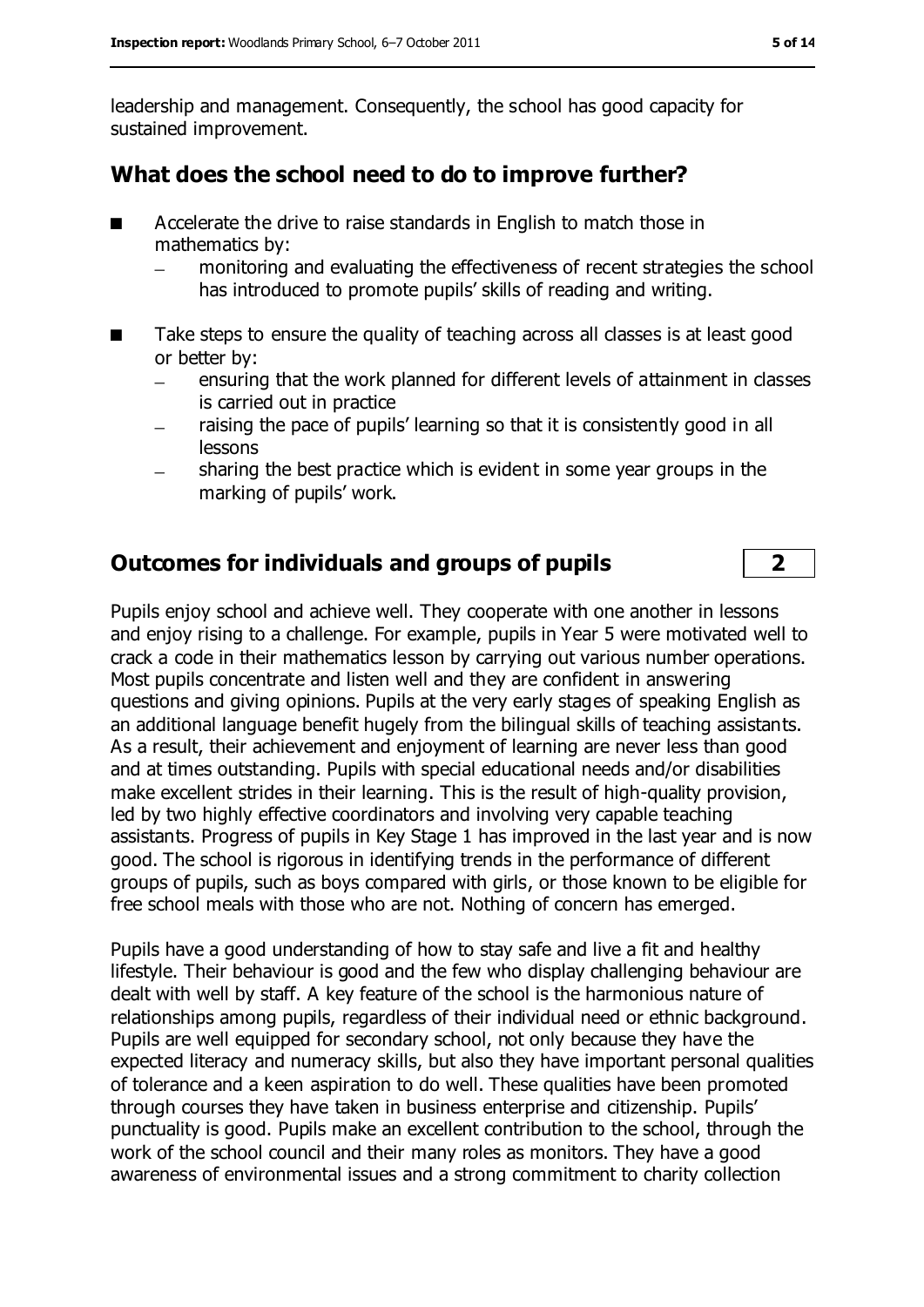and Fairtrade activities. Their impact on decisions about developing amenities in the local community has been pronounced.

These are the grades for pupils' outcomes

| Pupils' achievement and the extent to which they enjoy their learning    |   |
|--------------------------------------------------------------------------|---|
| Taking into account:                                                     |   |
| Pupils' attainment <sup>1</sup>                                          | 3 |
| The quality of pupils' learning and their progress                       |   |
| The quality of learning for pupils with special educational needs and/or |   |
| disabilities and their progress                                          |   |
| The extent to which pupils feel safe                                     | 2 |
| <b>Pupils' behaviour</b>                                                 |   |
| The extent to which pupils adopt healthy lifestyles                      | 7 |
| The extent to which pupils contribute to the school and wider community  |   |
| The extent to which pupils develop workplace and other skills that will  |   |
| contribute to their future economic well-being                           |   |
| Taking into account:                                                     |   |
| Pupils' attendance <sup>1</sup>                                          |   |
| The extent of pupils' spiritual, moral, social and cultural development  |   |

#### **How effective is the provision?**

 $\overline{a}$ 

The strengths of the teaching include the warm relationships between staff and pupils and the excellent contribution made by teaching assistants, for example those who are bilingual and those working with pupils who have special educational needs and/or disabilities. The knowledge and expertise of staff are particularly strong. However, there are a few inconsistencies preventing learning from being better in a very small minority of lessons. For example, the pace of learning dips where pupils are kept for too long altogether listening to their teacher. Staff generally use assessment information well to plan work appropriate to the levels of attainment of pupils and to offer helpful feedback. On occasions, plans are not fully carried out in practice. Marking, which is of high quality in Years 5 and 6, is more variable in some year groups.

The school has developed a highly relevant curriculum which encourages pupils' wider understanding and aspirations. This is evident in its innovative approach to respect for everyone's rights, the expectations behind the 'Going for Gold' programme, and the global partnerships established across the world. Pupils' personal development is at the heart of the curriculum. There is a clear focus on developing harmony among all pupils. In addition, there are many opportunities for pupils with special educational needs and/or disabilities to excel. Links between subjects are very well established. There is a rich range of activities and visits outside lessons for pupils to enjoy.

There is excellent targeted support for pupils whose circumstances may make them more vulnerable. The school's nurture class led by the learning mentor is a highly effective way of calming those pupils who find it difficult from time to time to cope in lessons. There is also practical support for parents and carers. Procedures to

<sup>&</sup>lt;sup>1</sup>The grades for attainment and attendance are: 1 is high; 2 is above average; 3 is broadly average; and 4 is low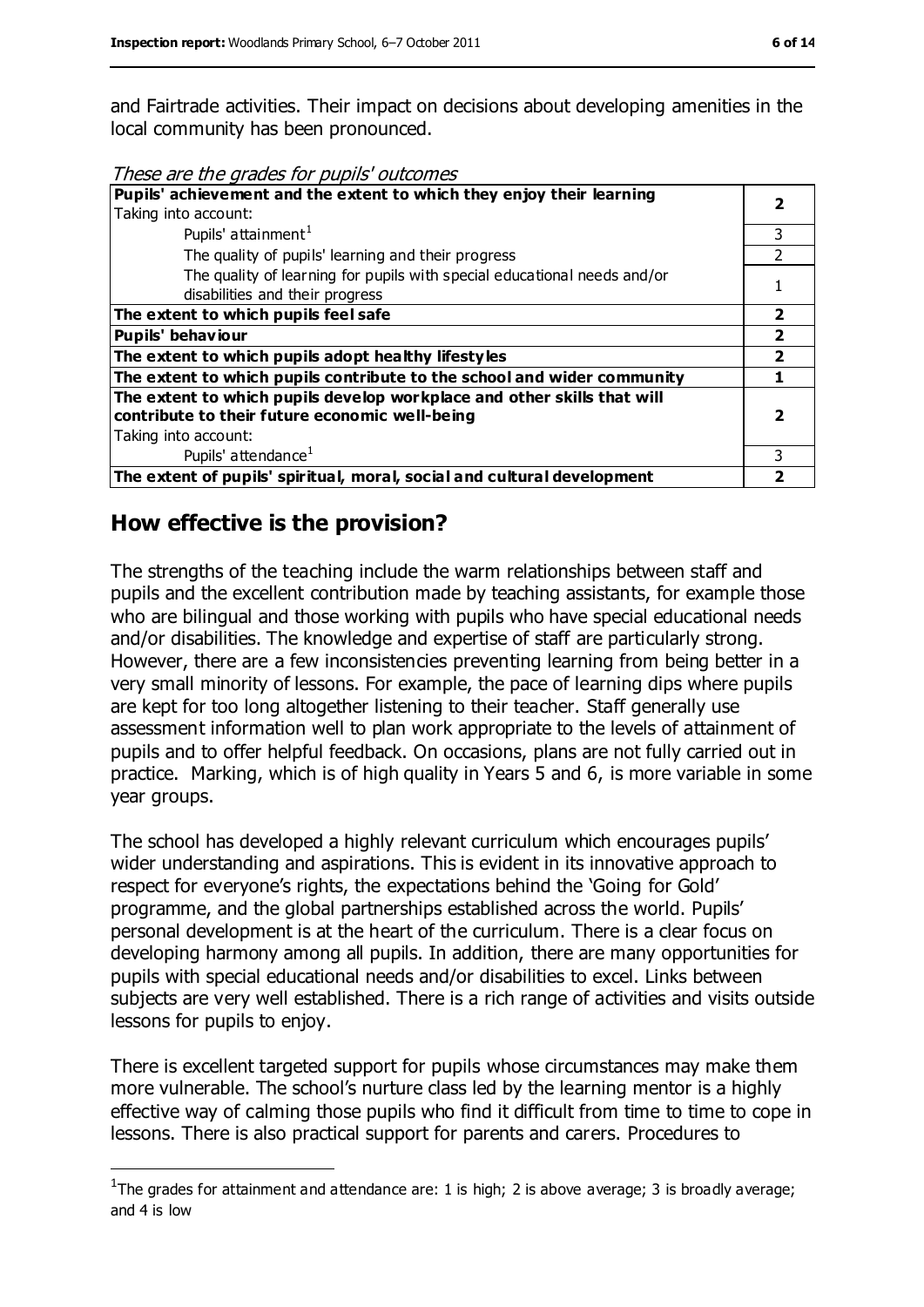promote good attendance and punctuality are effective. The school works closely with local community groups to reduce the impact of families taking extended holidays. There are very popular before- and after-school clubs that provide an excellent start and end to the day.

These are the grades for the quality of provision

| The quality of teaching                                                  |  |
|--------------------------------------------------------------------------|--|
| Taking into account:                                                     |  |
| The use of assessment to support learning                                |  |
| The extent to which the curriculum meets pupils' needs, including, where |  |
| relevant, through partnerships                                           |  |
| The effectiveness of care, guidance and support                          |  |

#### **How effective are leadership and management?**

Senior leaders have developed a team approach to curricular and other developments so that all staff feel fully involved in decision making. Staff are very appreciative of the opportunities for professional development they receive. This means teaching assistants, such as those with responsibility for minority ethnic groups, feel fully confident in their roles. As a result of very rigorous analysis of pupils' performance, the school knows how it is performing and tackles key areas for development well. School development planning focuses closely on improving performance and provision. The governing body contains good community representation so that the school's links with the community benefit significantly. It provides a good level of challenge to the senior leadership team.

All aspects of safeguarding, such as staff expertise and rigorous record-keeping, are good and reflect the high quality of care found in the school. Outstanding elements of the leadership and management are the exceptional links with parents and carers as well as those with local primary schools and secondary schools. The school has been designated as a 'hub' for its provision for minority ethnic groups and this means other local schools regularly draw upon its expertise. The school's measures to tackle discrimination and promote equal opportunity are at the heart of its work and are extremely effective. Leaders have an excellent understanding of how different groups of pupils are performing and ensure that all make good or better progress. Effective measures are being taken to close rapidly the attainment gap between English and mathematics. The school's promotion of community cohesion is also outstanding. The emphasis on developing pupils' global awareness and their respect for the rights of others is exceptional. Pupils are kept very well informed about children in other countries through news sheets, assemblies, topic work and direct links with schools overseas. This leads to well-rounded young people when they move on to secondary school.

These are the grades for the leadership and management

| The effectiveness of leadership and management in embedding ambition and<br>driving improvement<br>Taking into account:                                             |  |
|---------------------------------------------------------------------------------------------------------------------------------------------------------------------|--|
| The leadership and management of teaching and learning                                                                                                              |  |
| The effectiveness of the governing body in challenging and supporting the<br>school so that weaknesses are tackled decisively and statutory responsibilities<br>met |  |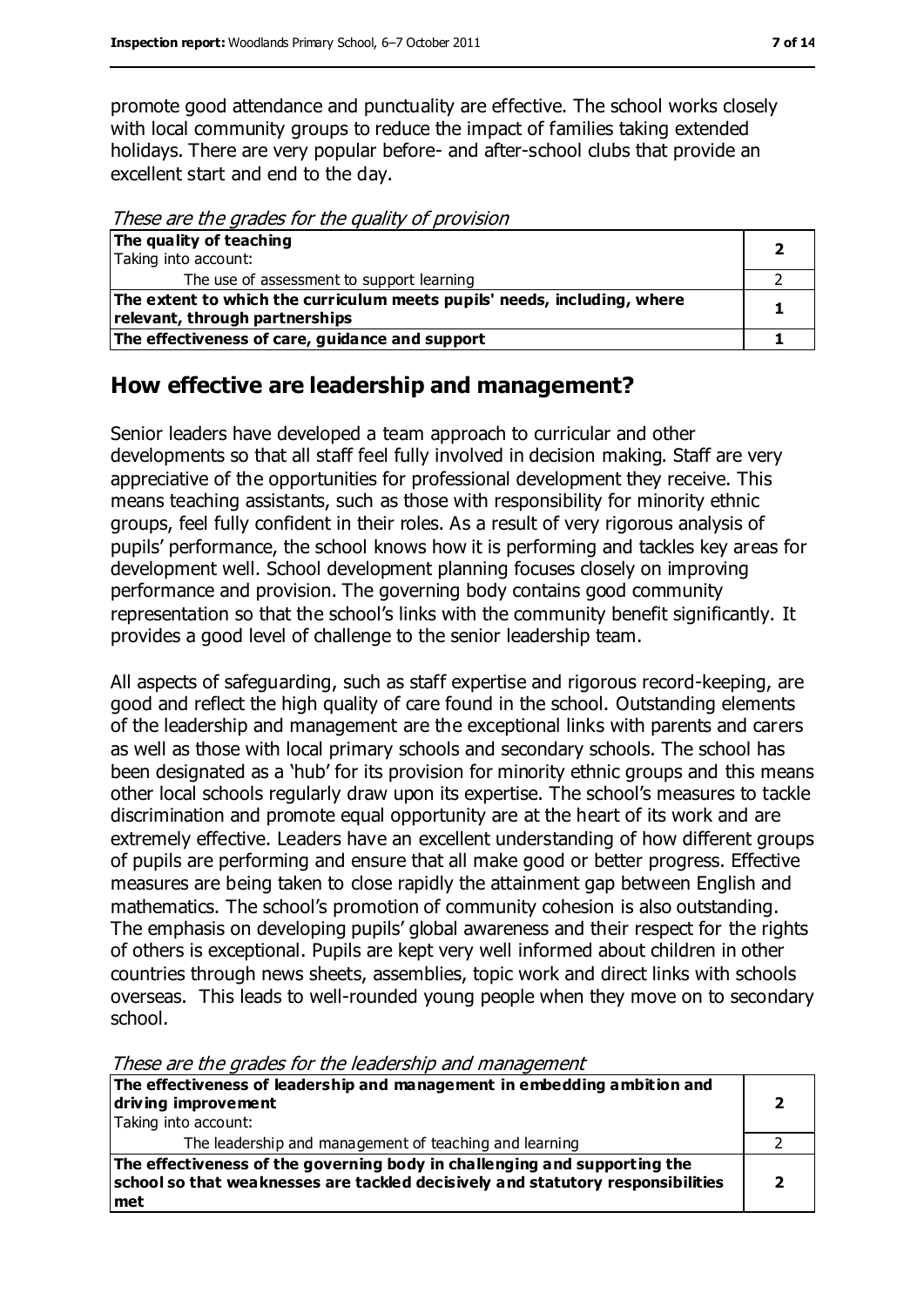| ۰.<br>× | ۹ |  |
|---------|---|--|
|         |   |  |

| The effectiveness of the school's engagement with parents and carers                                   |  |
|--------------------------------------------------------------------------------------------------------|--|
| The effectiveness of partnerships in promoting learning and well-being                                 |  |
| The effectiveness with which the school promotes equality of opportunity and<br>tackles discrimination |  |
| The effectiveness of safeguarding procedures                                                           |  |
| The effectiveness with which the school promotes community cohesion                                    |  |
| The effectiveness with which the school deploys resources to achieve value for<br>money                |  |

#### **Early Years Foundation Stage**

The good quality provision and outcomes for children found at the previous inspection have been maintained. Children at the very early stages of speaking English as an additional language reap great benefit from the support provided by a bilingual teaching assistant. At the time of the inspection, the children were settling in and already a calm, purposeful and enjoyable environment for learning was very evident. All adults in the class support the children's development very well. Children are learning the routines of the Nursery well and particularly enjoy the excellent play resources available outdoors. The development of early skills of literacy is slower than in other areas of development. By the time the children reach Year 1, many are still working towards the early learning goals in the key areas of communication, language and literacy. Nevertheless, this constitutes good progress given their low starting points. The quality of teaching is good and all adults rigorously assess how the children are progressing so that they have a thorough knowledge of each child. Leadership and management are good. All staff work well together as a team and the forthcoming handover of responsibility on the retirement of the current leader is being managed very effectively. Resources are plentiful but their condition is variable and some require replacement. A key strength of the provision is the support for parents and carers through one-to-one assistance and courses that are often led by teaching assistants. This builds strong links from the outset and means that parents and carers are fully involved in supporting their children's learning.

These are the grades for the Early Years Foundation Stage

| Overall effectiveness of the Early Years Foundation stage                             |  |
|---------------------------------------------------------------------------------------|--|
| Taking into account:                                                                  |  |
| Outcomes for children in the Early Years Foundation Stage                             |  |
| The quality of provision in the Early Years Foundation Stage                          |  |
| The effectiveness of leadership and management in the Early Years Foundation<br>Stage |  |

#### **Views of parents and carers**

Parents and carers express very strong support for the work of the school. They particularly value the way the school reaches out to them. The support provided prompted one parent to comment that 'the school is more like a family with the headteacher as the mum.' The work of the learning mentor is highly appreciated by parents and carers not just for her work with children but with themselves in the form of workshops and individual support in times of difficulty. The work of the bilingual teaching assistants is also much appreciated in helping parents and carers to feel welcome in school. They report that their children enjoy school and they feel they are kept well informed about how their children are doing. These views mirror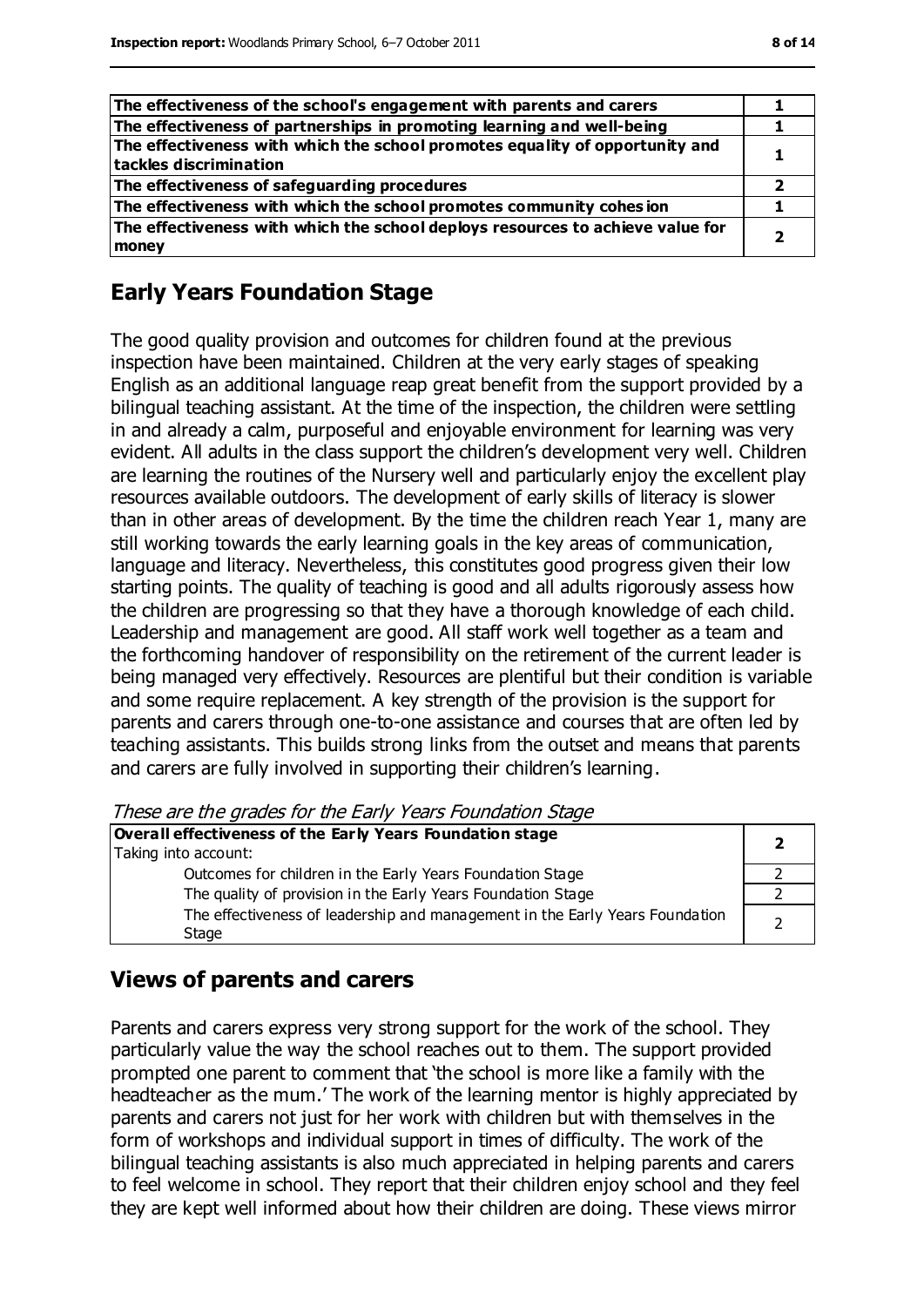the findings of inspectors. A very few parents and carers made individual written criticisms that were followed up by the team but no shared issues emerged.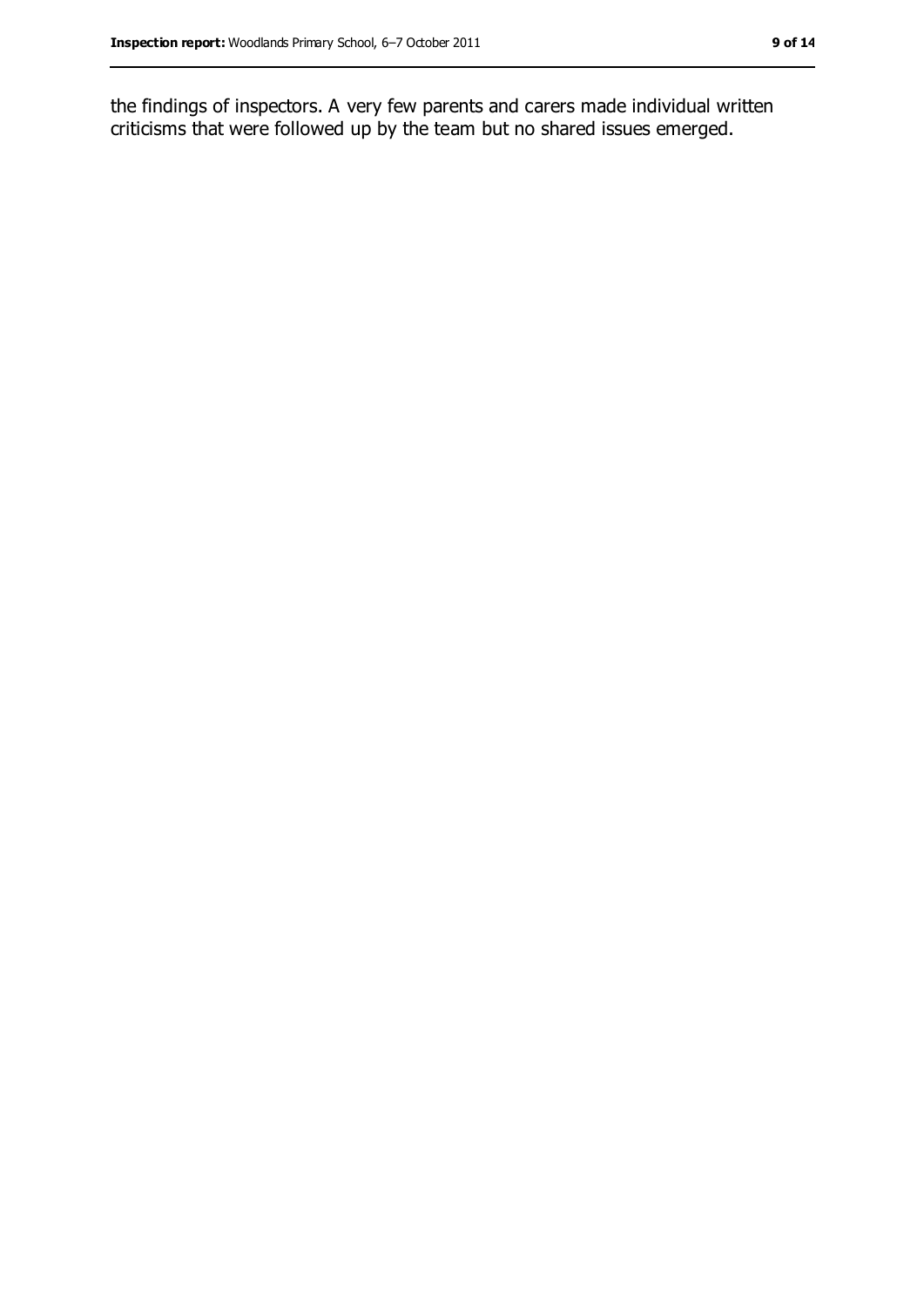### **Responses from parents and carers to Ofsted's questionnaire**

Ofsted invited all the registered parents and carers of pupils registered at Woodlands Primary School to complete a questionnaire about their views of the school.

In the questionnaire, parents and carers were asked to record how strongly they agreed with 13 statements about the school.

The inspection team received 89 completed questionnaires by the end of the on-site inspection. In total, there are 312 pupils registered at the school.

| <b>Statements</b>                                                                                                                                                                                                                                       | <b>Strongly</b> | agree         | <b>Agree</b> |               | <b>Disagree</b> |                | <b>Strongly</b><br>disagree |                |
|---------------------------------------------------------------------------------------------------------------------------------------------------------------------------------------------------------------------------------------------------------|-----------------|---------------|--------------|---------------|-----------------|----------------|-----------------------------|----------------|
|                                                                                                                                                                                                                                                         | <b>Total</b>    | $\frac{1}{2}$ | <b>Total</b> | $\frac{0}{0}$ | <b>Total</b>    | $\frac{1}{2}$  | <b>Total</b>                | $\frac{0}{0}$  |
| My child enjoys school                                                                                                                                                                                                                                  | 56              | 63            | 29           | 33            | 0               | 0              | 4                           | 4              |
| The school keeps my child<br>safe                                                                                                                                                                                                                       | 57              | 64            | 29           | 33            | $\mathbf{1}$    | $\mathbf{1}$   | $\overline{2}$              | $\overline{2}$ |
| The school informs me<br>about my child's progress                                                                                                                                                                                                      | 52              | 58            | 26           | 29            | 5               | 6              | 4                           | $\overline{4}$ |
| My child is making enough<br>progress at this school                                                                                                                                                                                                    | 52              | 58            | 31           | 35            | $\overline{2}$  | $\overline{2}$ | $\overline{2}$              | $\overline{2}$ |
| The teaching is good at<br>this school                                                                                                                                                                                                                  | 64              | 72            | 20           | 22            | $\mathbf{1}$    | $\mathbf{1}$   | $\overline{2}$              | $\overline{2}$ |
| The school helps me to<br>support my child's learning                                                                                                                                                                                                   | 57              | 64            | 26           | 29            | $\mathbf{1}$    | $\mathbf{1}$   | $\overline{4}$              | $\overline{4}$ |
| The school helps my child<br>to have a healthy lifestyle                                                                                                                                                                                                | 51              | 57            | 32           | 36            | 0               | $\mathbf 0$    | $\overline{2}$              | $\overline{2}$ |
| The school makes sure that<br>my child is well prepared<br>for the future (for example<br>changing year group,<br>changing school, and for<br>children who are finishing<br>school, entering further or<br>higher education, or<br>entering employment) | 31              | 35            | 44           | 49            | $\overline{2}$  | $\overline{2}$ | $\overline{2}$              | $\overline{2}$ |
| The school meets my<br>child's particular needs                                                                                                                                                                                                         | 48              | 54            | 36           | 40            | $\mathbf{1}$    | $\mathbf{1}$   | $\overline{2}$              | $\overline{2}$ |
| The school deals effectively<br>with unacceptable<br>behaviour                                                                                                                                                                                          | 49              | 55            | 34           | 38            | $\overline{2}$  | $\overline{2}$ | 3                           | 3              |
| The school takes account<br>of my suggestions and<br>concerns                                                                                                                                                                                           | 44              | 49            | 39           | 44            | 0               | $\mathbf 0$    | 4                           | $\overline{4}$ |
| The school is led and<br>managed effectively                                                                                                                                                                                                            | 56              | 63            | 29           | 33            | 0               | $\mathbf 0$    | 4                           | $\overline{4}$ |
| Overall, I am happy with<br>my child's experience at<br>this school                                                                                                                                                                                     | 60              | 67            | 26           | 29            | 0               | $\mathbf 0$    | 3                           | 3              |

The table above summarises the responses that parents and carers made to each statement. The percentages indicate the proportion of parents and carers giving that response out of the total number of completed questionnaires. Where one or more parents and carers chose not to answer a particular question, the percentages will not add up to 100%.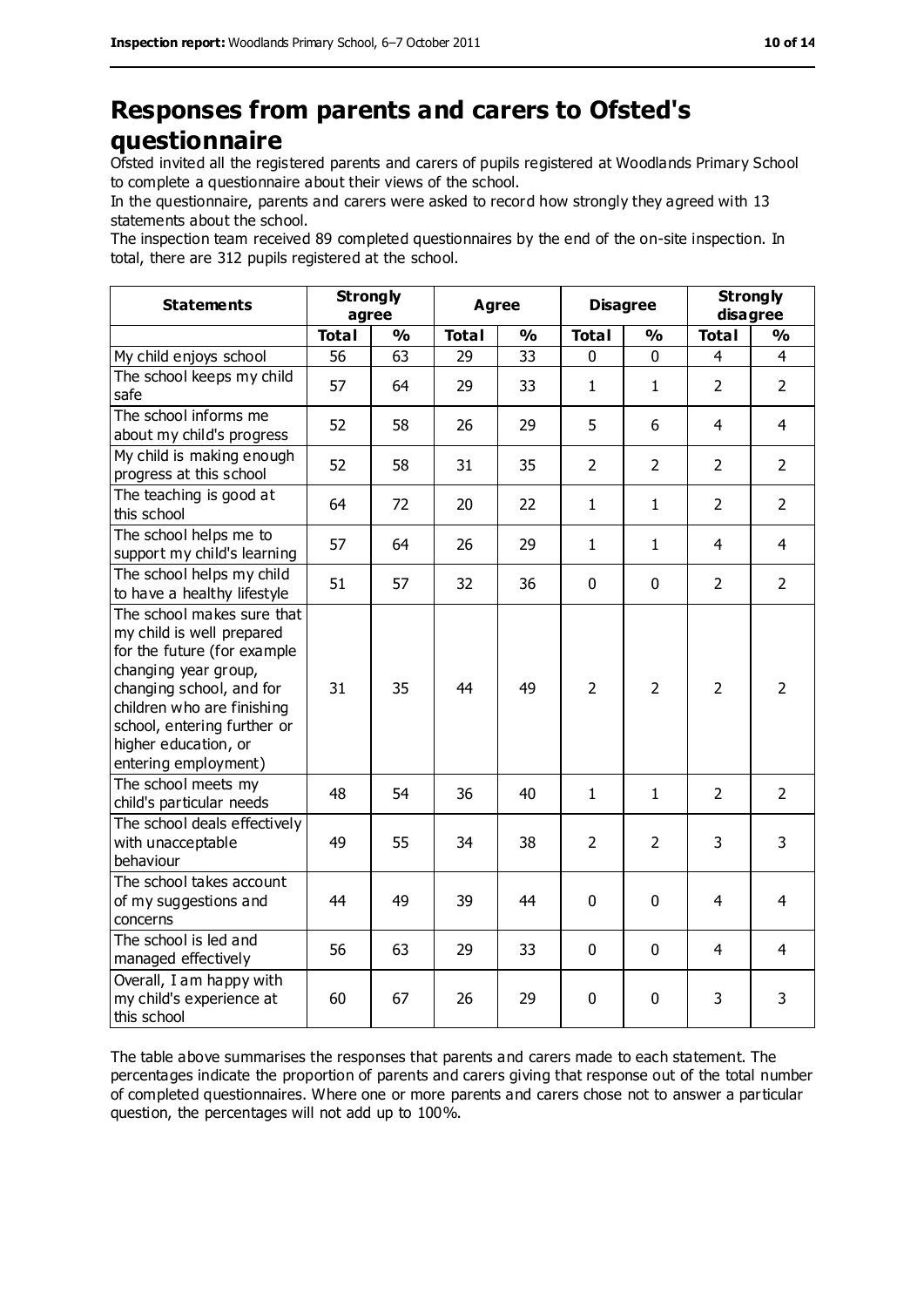# **Glossary**

#### **What inspection judgements mean**

| <b>Grade</b> | <b>Judgement</b> | <b>Description</b>                                                                                                                                                                                                               |
|--------------|------------------|----------------------------------------------------------------------------------------------------------------------------------------------------------------------------------------------------------------------------------|
| Grade 1      | Outstanding      | These features are highly effective. An outstanding<br>school provides exceptionally well for all its pupils'<br>needs.                                                                                                          |
| Grade 2      | Good             | These are very positive features of a school. A school<br>that is good is serving its pupils well.                                                                                                                               |
| Grade 3      | Satisfactory     | These features are of reasonable quality. A<br>satisfactory school is providing adequately for its<br>pupils.                                                                                                                    |
| Grade 4      | Inadequate       | These features are not of an acceptable standard. An<br>inadequate school needs to make significant<br>improvement in order to meet the needs of its pupils.<br>Ofsted inspectors will make further visits until it<br>improves. |

#### **Overall effectiveness of schools**

|                          | Overall effectiveness judgement (percentage of schools) |      |                     |                   |  |
|--------------------------|---------------------------------------------------------|------|---------------------|-------------------|--|
| <b>Type of</b><br>school | <b>Outstanding</b>                                      | Good | <b>Satisfactory</b> | <b>Inadequate</b> |  |
| Nursery schools          | 43                                                      | 47   | 10                  |                   |  |
| Primary schools          | 6                                                       | 46   | 42                  | 6                 |  |
| Secondary<br>schools     | 14                                                      | 36   | 41                  | 9                 |  |
| Sixth forms              | 15                                                      | 42   | 41                  | 3                 |  |
| Special schools          | 30                                                      | 48   | 19                  |                   |  |
| Pupil referral<br>units  | 14                                                      | 50   | 31                  | 5                 |  |
| All schools              | 10                                                      | 44   | 39                  |                   |  |

New school inspection arrangements were introduced on 1 September 2009. This means that inspectors now make some additional judgements that were not made previously.

The data in the table above is for the period 1 September 2010 to 08 April 2011 and are consistent with the latest published official statistics about maintained school inspection outcomes (see [www.ofsted.gov.uk\)](http://www.ofsted.gov.uk/).

The sample of schools inspected during 2010/11 was not representative of all schools nationally, as weaker schools are inspected more frequently than good or outstanding schools.

Percentages are rounded and do not always add exactly to 100. Sixth form figures reflect the judgements made for the overall effectiveness of the sixth form in secondary schools, special schools and pupil referral units.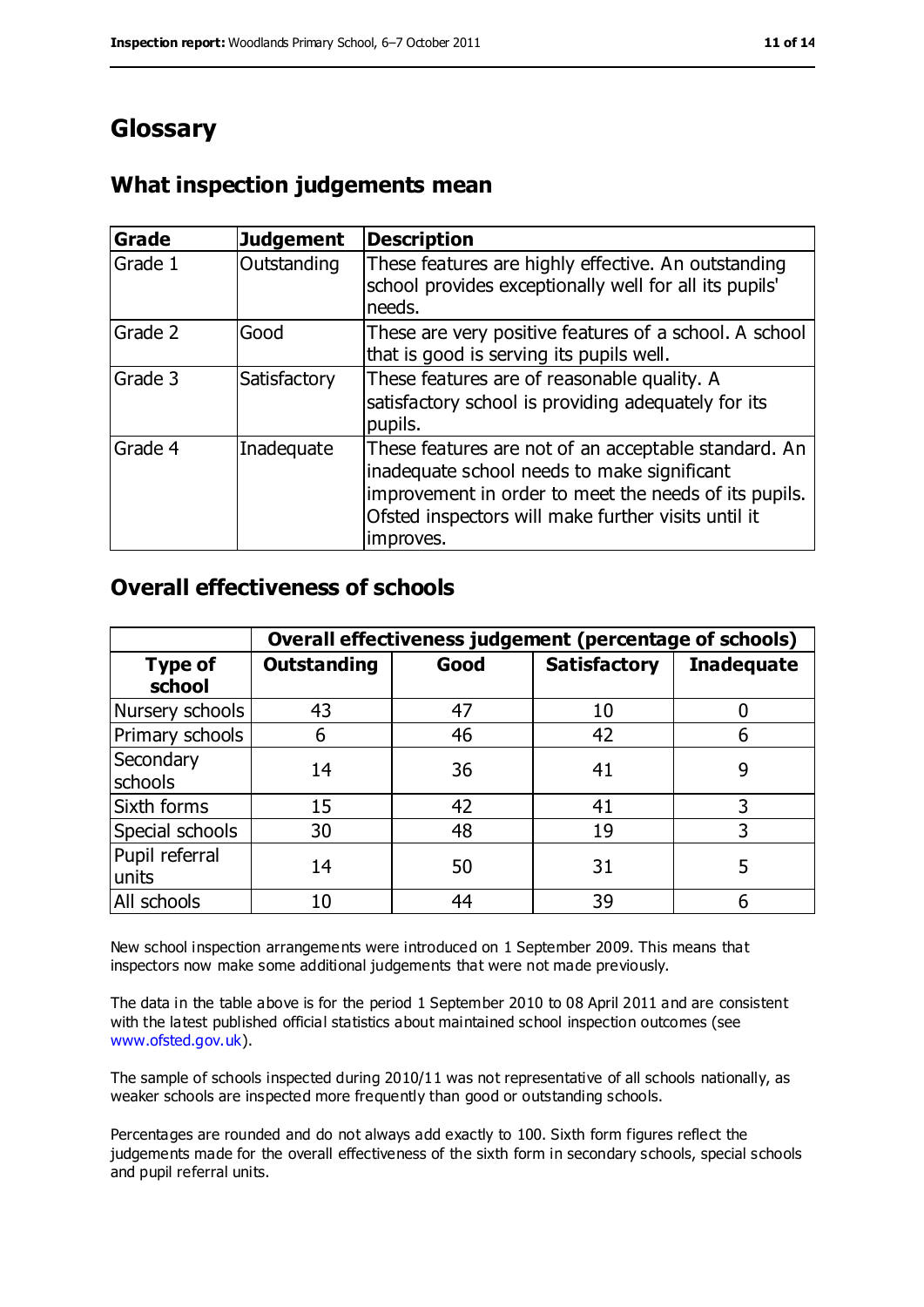# **Common terminology used by inspectors**

| Achievement:               | the progress and success of a pupil in their<br>learning, development or training.                                                                                                                                                                                                                                 |
|----------------------------|--------------------------------------------------------------------------------------------------------------------------------------------------------------------------------------------------------------------------------------------------------------------------------------------------------------------|
| Attainment:                | the standard of the pupils' work shown by test<br>and examination results and in lessons.                                                                                                                                                                                                                          |
| Capacity to improve:       | the proven ability of the school to continue<br>improving. Inspectors base this judgement on<br>what the school has accomplished so far and on<br>the quality of its systems to maintain<br>improvement.                                                                                                           |
| Leadership and management: | the contribution of all the staff with<br>responsibilities, not just the headteacher, to<br>identifying priorities, directing and motivating staff<br>and running the school.                                                                                                                                      |
| Learning:                  | how well pupils acquire knowledge, develop their<br>understanding, learn and practise skills and are<br>developing their competence as learners.                                                                                                                                                                   |
| Overall effectiveness:     | inspectors form a judgement on a school's overall<br>effectiveness based on the findings from their<br>inspection of the school. The following<br>judgements, in particular, influence what the<br>overall effectiveness judgement will be.                                                                        |
|                            | The school's capacity for sustained<br>improvement.<br>Outcomes for individuals and groups of<br>pupils.<br>The quality of teaching.<br>The extent to which the curriculum meets<br>pupils' needs, including, where relevant,<br>through partnerships.<br>The effectiveness of care, guidance and<br>■<br>support. |
| Progress:                  | the rate at which pupils are learning in lessons<br>and over longer periods of time. It is often<br>measured by comparing the pupils' attainment at<br>the end of a key stage with their attainment when<br>they started.                                                                                          |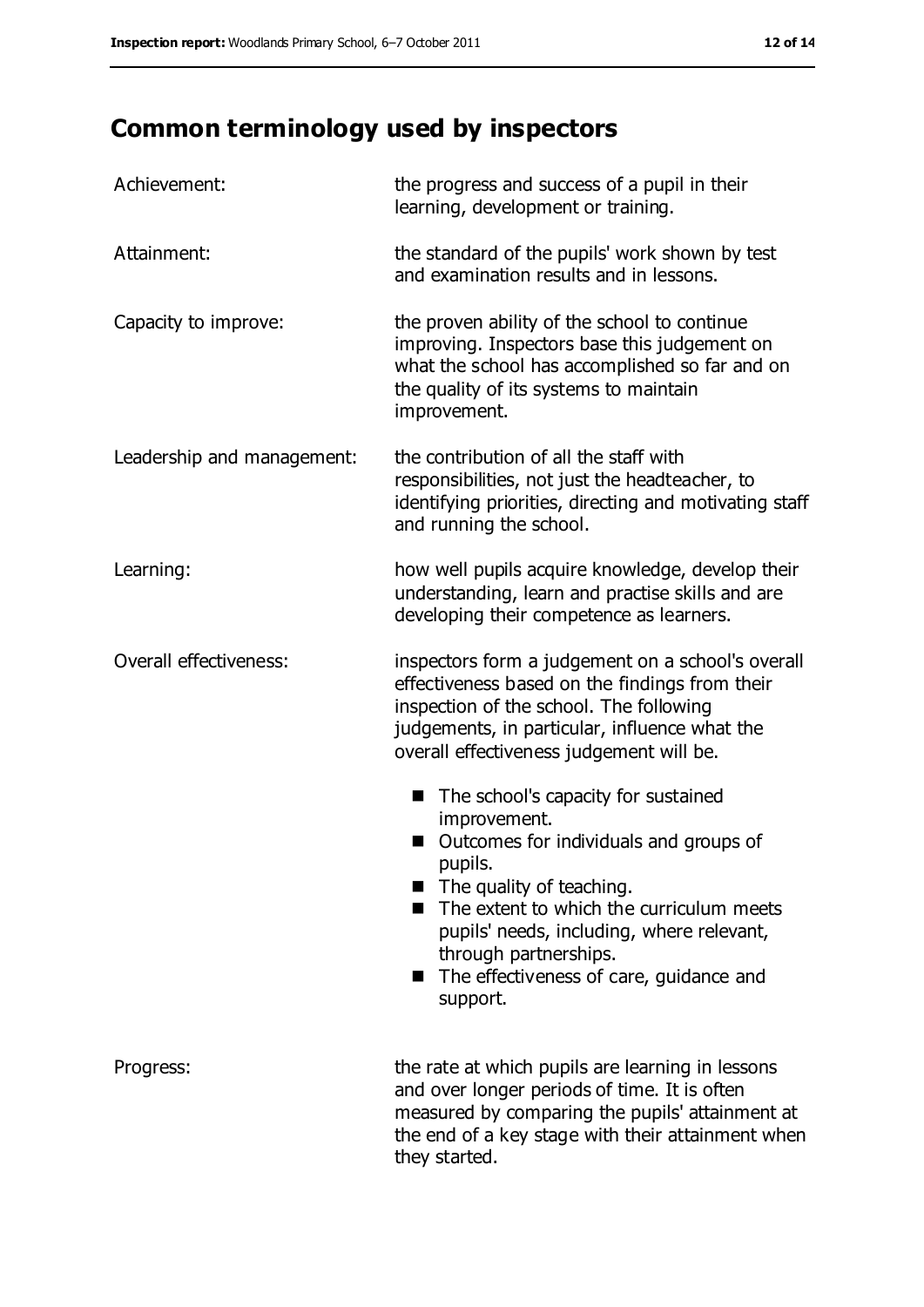#### **This letter is provided for the school, parents and carers to share with their children. It describes Ofsted's main findings from the inspection of their school.**



10 October 2011

Dear Pupils,

#### **Inspection of Woodlands Primary School, Birkenhead, CH41 2SY**

It was a great pleasure to inspect your school. You were all extremely friendly and helpful and we enjoyed finding out from you how you are getting on. On behalf of the inspection team, I would like to share with you what we found.

Your school is providing you with a good education. Your behaviour is good and we were impressed with how well you get on with one another. Your awareness of how to keep safe is good. You take on responsibilities extremely well and we were very impressed with the work of the school council, play leaders, eco-monitors and others. You make good progress and some of you make excellent progress. By the time you leave at the end of Year 6, most of you reach the standards expected in English and mathematics. This is because the teaching you receive is generally good and you work hard. School leaders and the governing body do a good job. They have put together an outstanding curriculum for you to follow, which means you understand a lot about different countries and people. There are excellent opportunities for you to learn about the wider world of work and what it means to be a good citizen. The staff take excellent care of you all and make absolutely sure you all have the best opportunities possible. They have built up outstanding links with your parents and carers and with local schools and other agencies.

Part of my job is to identify how the school can be even better. I have asked staff to:

- check how well they help you to read and write
- make all lessons the best they can be by first, keeping the pace brisk, second, making sure the work is set at a level that is right for the different groups in the class, and third, making the most of marking to help you to make progress.

You can all help by doing your best. Please continue to work hard and enjoy school. I send you all my best wishes for the future.

Yours sincerely,

Frank Carruthers, Lead inspector